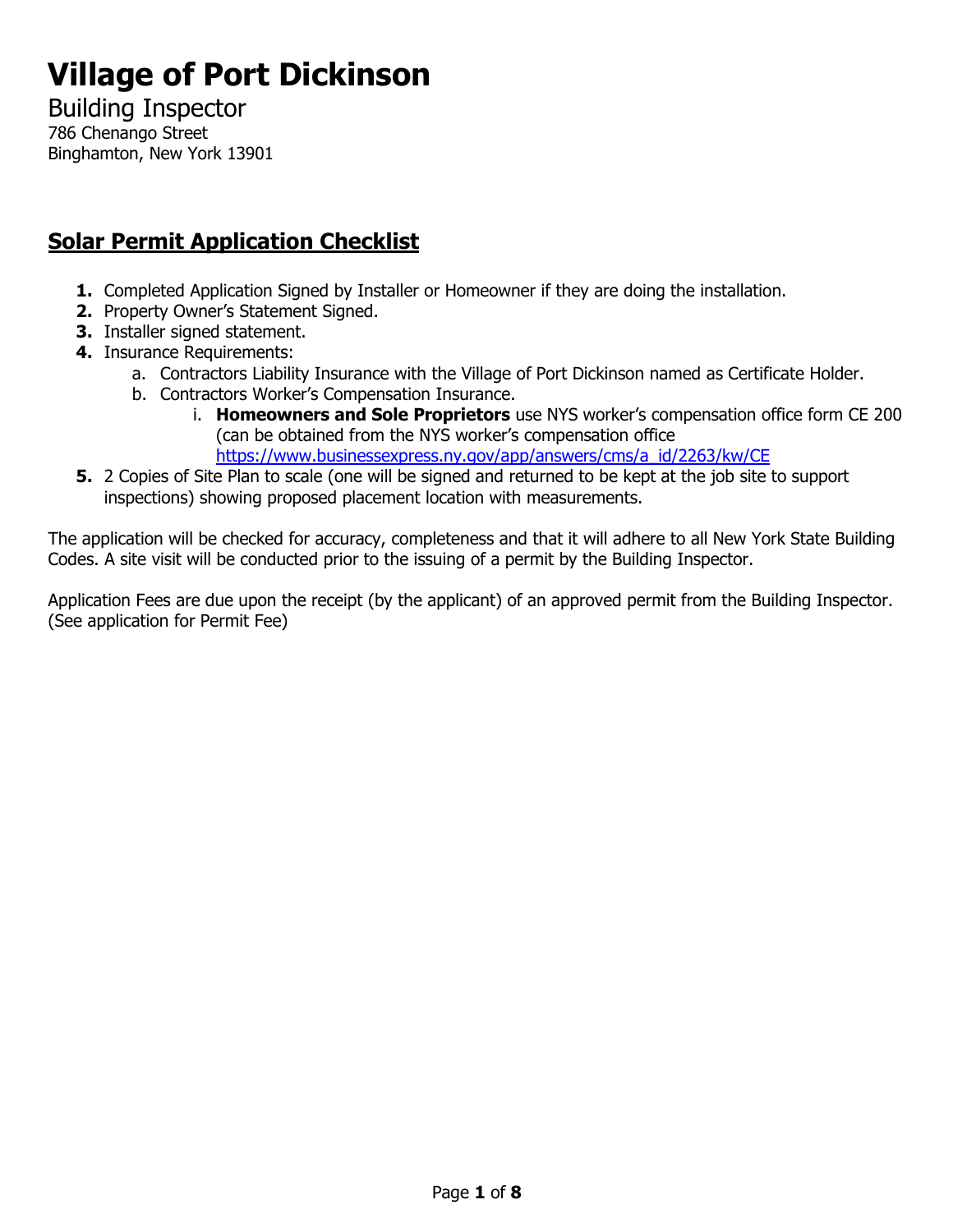## **Village of Port Dickinson**

Building Inspector 786 Chenango Street Binghamton, New York 13901

## **Property Owner Statement**

|             | am the property owner of                                                                      |
|-------------|-----------------------------------------------------------------------------------------------|
| Tax Map $#$ | (print street address)<br>Either I or my representative is applying for a permit to construct |
|             | on this property.                                                                             |

(Print Project Type)

This information accurately describes the project to be performed. Any changes, additions or omissions may void the permit and necessitate the submittal of a new application.

The project listed in this application cannot be used or occupied until the Building Inspector issues a Certificate of Occupancy/Compliance. The project must be completed to meet all New York State Building Codes to receive a Certificate of Occupancy/Compliance.

The Building Inspector may make periodic site visits to the project to perform general inspections. At each stage requiring inspection, no additional work will be done that will cover or preclude that inspection until it is complete and the Building Inspector has signed off on the inspection.

I understand it is my responsibility as the property owner to make sure inspections are completed and that if any work done prior to a scheduled inspection is dependent upon an item to be inspected, and that item fails inspection, that this work is done at my own risk and may require work to be redone.

I affirm under penalty of perjury that the information provided on this form is true and correct.

Property Owner's Name (Print)

Property Owner's Signature Date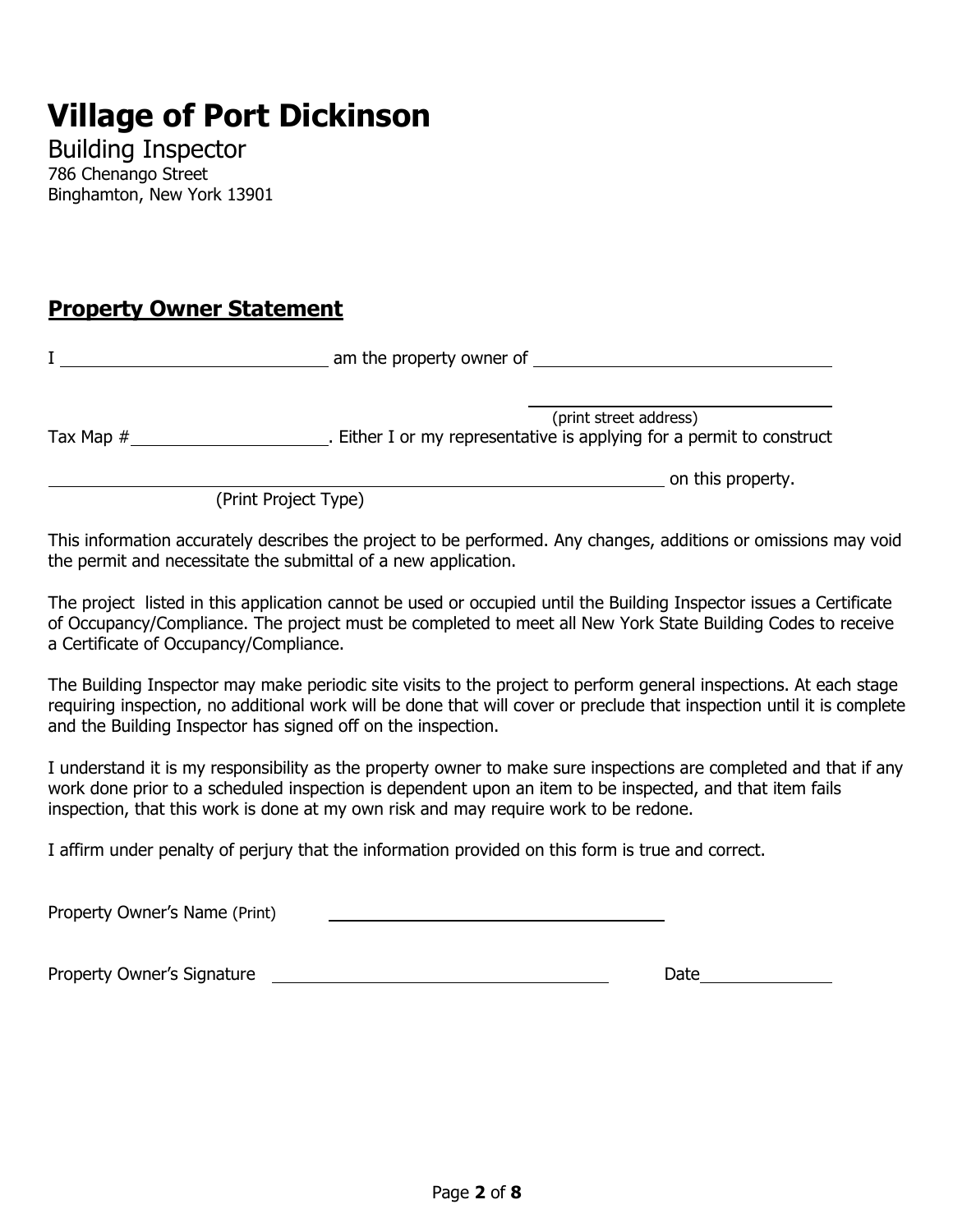# **Village of Port Dickinson**

Building Inspector 786 Chenango Street Binghamton, New York 13901

## **Builder/Contractor's Statement**

## **Project:**

## **Location:**

I understand that it is the responsibility of the Homeowner/Contractor to build to NYS Building Codes and if there are any questions, I will obtain the needed information. I also understand that it is the responsibility of the Homeowner/Contractor to research and obtain the required Building Code information.

I understand it is the responsibility of the Homeowner/Contractor to notify the Building Inspector prior to any changes in plan or construction. The permit is granted on the information provided at the time of application. No work can begin until a permit is granted.

I understand that it is the responsibility of the Homeowner/Contractor to schedule all inspections. (Prior planning will assist making the project easier for all of us.) The Building Inspector will attach the required inspection list to the permit.

I understand that there will be a complete set of reviewed plans with the Building Inspector's initials available for review on site at all times.

I understand that all products will be installed as per the manufacturer's owner's manual and that these manuals will be available on the job site.

I understand that the Building Inspector may make periodic site visits to the project to perform general inspections.

I understand that at each stage requiring inspection, no additional work will be done that will cover or preclude that inspection until it is complete and the Building Inspector has signed off on the inspection.

I understand that a certificate of occupancy will not be issued until the project is finished and inspected to all applicable Building Code requirements.

This project and all plans will adhere to all New York State and Village of Port Dickinson Building Codes.

Contractor's Name (Print)

Contractor's Signature Date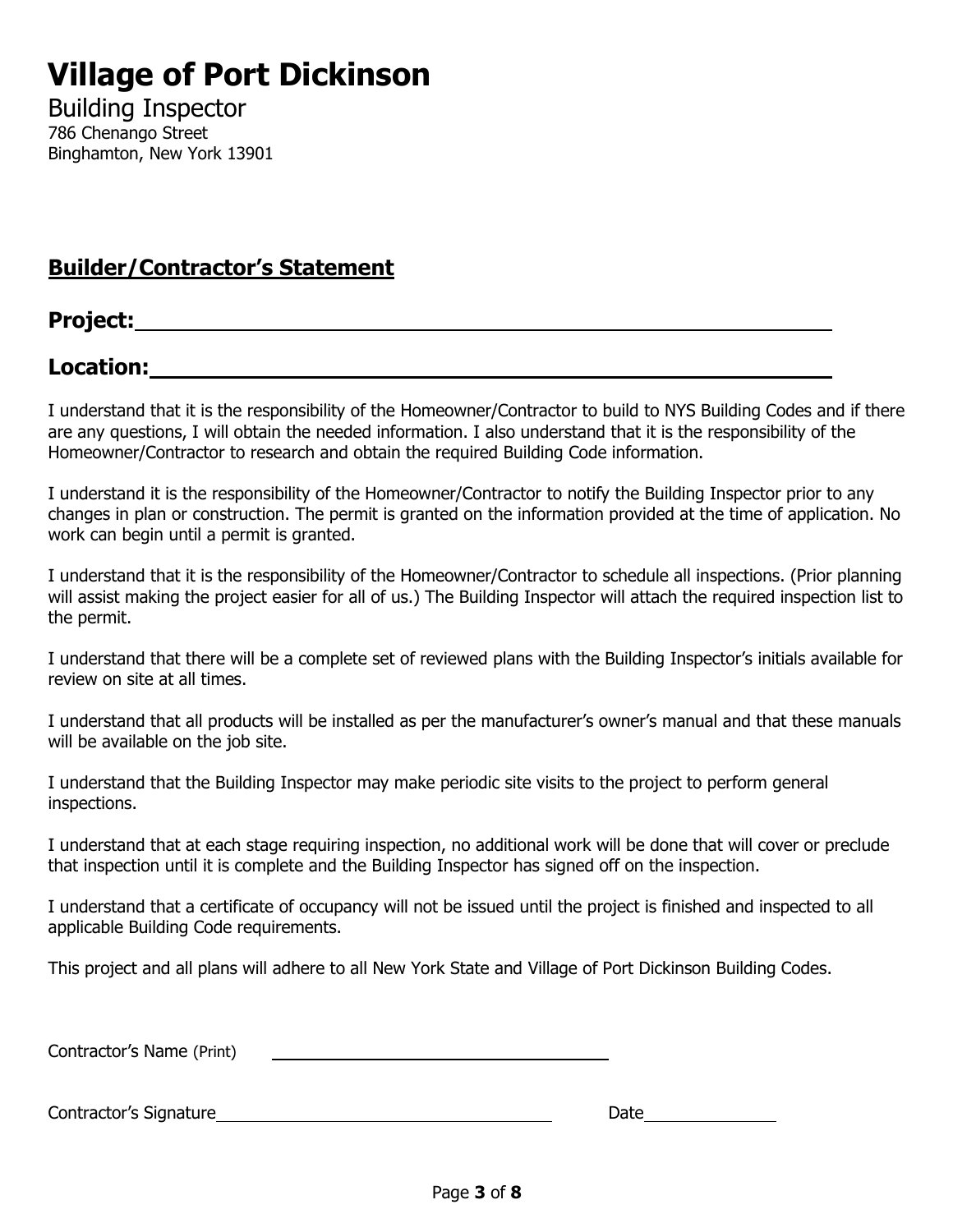## **PROJECT ELIGIBILITY FOR UNIFIED PERMITTING PROCESS**

By submitting this application, the applicant attests that the proposed project meets the established eligibility criteria for the unified permitting process (subject to verification by the AHJ). The proposed solar PV system installation:

| $\Box$ Yes | $\Box$ No | 1. Has a rated DC capacity of 25 kW or less                                                                                                                                                                                                     |
|------------|-----------|-------------------------------------------------------------------------------------------------------------------------------------------------------------------------------------------------------------------------------------------------|
| $\Box$ Yes | $\Box$ No | 2. Is not subject to review by an Architectural or Historical Review Board.<br>(If review has already been issued answer YES and attach a copy)                                                                                                 |
| $\Box$ Yes | $\Box$ No | 3. Does not need a zoning variance or special use permit.<br>(If variance or permit has already been issued answer YES and attach a copy)                                                                                                       |
| $\Box$ Yes | $\Box$ No | 4. Is mounted on a permitted roof structure, on a legal accessory structure, or ground<br>mounted on the applicant's property. If on a legal accessory structure, a diagram showing<br>existing electrical connection to structure is attached. |
| $\Box$ Yes | $\Box$ No | 5. The Solar Installation Contractor complies with all licensing and other requirements of<br>the jurisdiction and the State.                                                                                                                   |
| $\Box$ Yes | ∩ No      | 6. If the structure is a sloped roof, solar panels are mounted parallel to the roof surface.                                                                                                                                                    |

For solar PV systems not meeting these eligibility criteria, the applicant is not eligible for the Unified Solar Permit and must submit a General Solar Permit. Permit applications may be downloaded here: portdickinsonny.us or obtained in person at Village of Port Dickinson**, 786 Chenango Street Binghamton, NY 13901 Monday-Friday from 8 am to 4 pm.**

### **SUBMITTAL INSTRUCTIONS**

For projects meeting the eligibility criteria, this application and the following attachments will constitute the Unified Solar Permitting package.

- This application form, with all fields completed and bearing relevant signatures.
- Permitting fee of **\$50.00**, payable by **Cash or Check made payable to Village of Port Dickinson**.
- Required Construction Documents for the solar PV system type being installed, including required attachments.

Completed permit applications can be submitted electronically to **pdclerk@stny.rr.com** or in person at **Village of Port Dickinson, 786 Chenango St, NY 13901 Monday-Friday from 8 am to 4 pm.**

## **APPLICATION REVIEW TIMELINE**

Permit determinations will be issued within **five** business days upon receipt of complete and accurate applications. The municipality will provide feedback within **five business** days of receiving incomplete or inaccurate applications.

#### **FOR FURTHER INFORMATION**

Questions about this permitting process may be directed to **John Broughton, Building Inspector, 607-427- 4339 (mobile), 607-771-8233 (office), jbroughton1@stny.rr.com**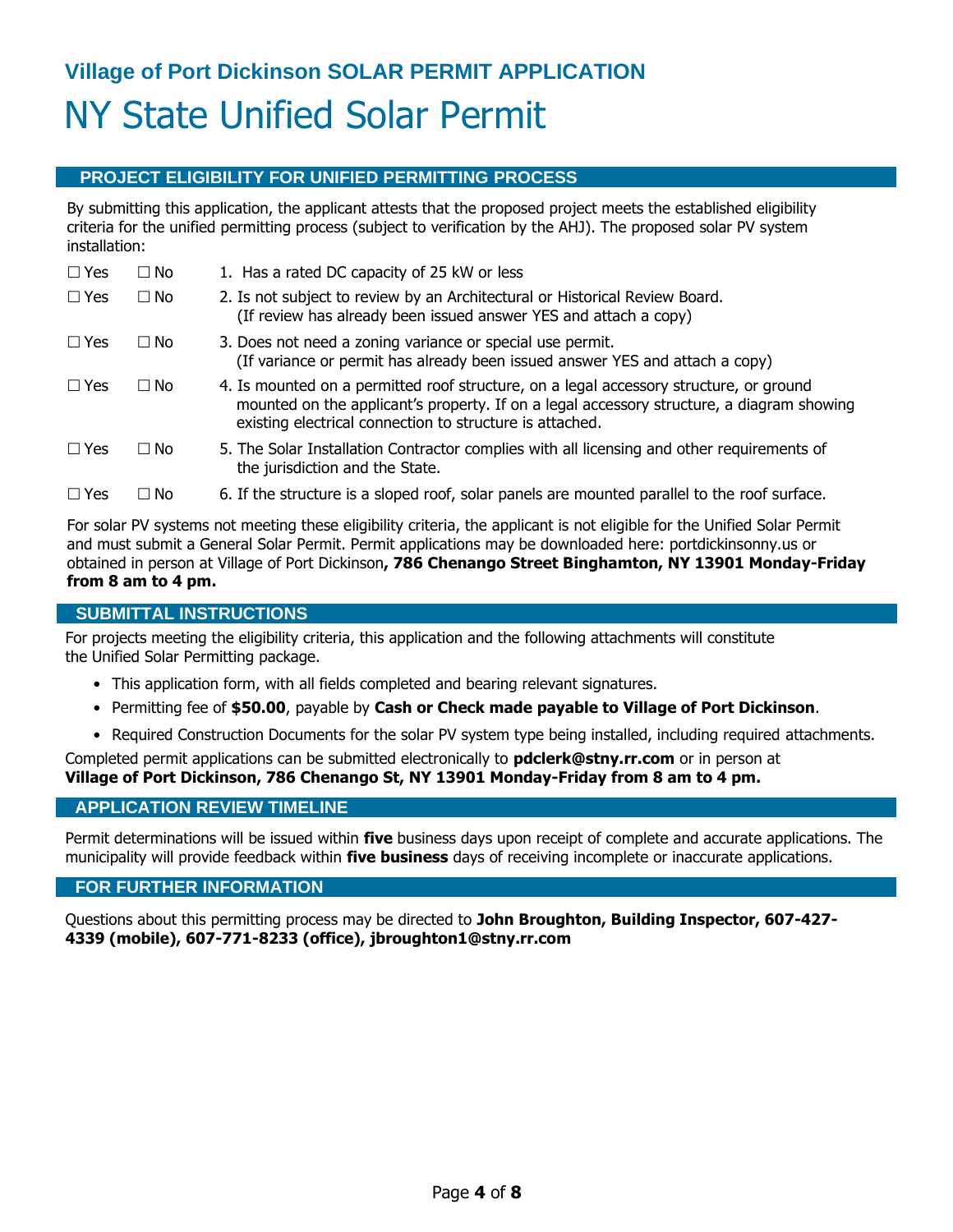## **PROPERTY OWNER**

|                                                                                                                                                                   | Last Name                         | Tax $ID#$                                      |     |
|-------------------------------------------------------------------------------------------------------------------------------------------------------------------|-----------------------------------|------------------------------------------------|-----|
| <b>Property Address</b>                                                                                                                                           |                                   |                                                |     |
| Mailing Address (if different)                                                                                                                                    |                                   | Property Owner's Phone Number                  |     |
| Email                                                                                                                                                             |                                   |                                                |     |
| <b>EXISTING USE</b>                                                                                                                                               |                                   |                                                |     |
| $\Box$ Single Family<br>$\Box$ 2-4 Family                                                                                                                         | $\Box$ Commercial<br>$\Box$ Other |                                                |     |
| PROVIDE THE TOTAL SYSTEM CAPACITY RATING (SUM OF ALL PANELS)                                                                                                      |                                   |                                                |     |
| Solar PV System:                                                                                                                                                  | kW DC                             |                                                |     |
| <b>SELECT SYSTEM CONFIGURATION</b>                                                                                                                                |                                   |                                                |     |
| Make sure your selection matches the Construction Documents included with this application.                                                                       |                                   |                                                |     |
| Supply side connection with microinverters                                                                                                                        |                                   | $\Box$ Load side connection with DC optimizers |     |
| Supply side connection with DC optimizers                                                                                                                         |                                   | Load side connection with microinverters       |     |
| Supply side connection with string inverter                                                                                                                       |                                   | Load side connection with string inverter      |     |
|                                                                                                                                                                   |                                   |                                                |     |
| <b>SOLAR INSTALLATION CONTRACTOR</b>                                                                                                                              |                                   |                                                |     |
|                                                                                                                                                                   |                                   |                                                |     |
| <b>Contractor Business Name</b>                                                                                                                                   |                                   |                                                |     |
|                                                                                                                                                                   |                                   |                                                |     |
|                                                                                                                                                                   |                                   |                                                |     |
|                                                                                                                                                                   | City                              | State                                          | Zip |
|                                                                                                                                                                   |                                   |                                                |     |
|                                                                                                                                                                   |                                   | <b>Phone Number</b>                            |     |
|                                                                                                                                                                   |                                   |                                                |     |
|                                                                                                                                                                   |                                   | Contractor Email                               |     |
|                                                                                                                                                                   |                                   |                                                |     |
|                                                                                                                                                                   |                                   | <b>Estimated Cost of Construction</b>          |     |
| <b>Contractor Business Address</b><br><b>Contractor Contact Name</b><br>Contractor License Number(s)<br>Electrician Business Name<br>Electrician Business Address | City                              | <b>State</b>                                   | Zip |
| Electrician Contact Name                                                                                                                                          |                                   | Phone Number                                   |     |
| Electrician License Number(s)                                                                                                                                     |                                   | Electrician Email                              |     |

**Property Owner's Signature Date**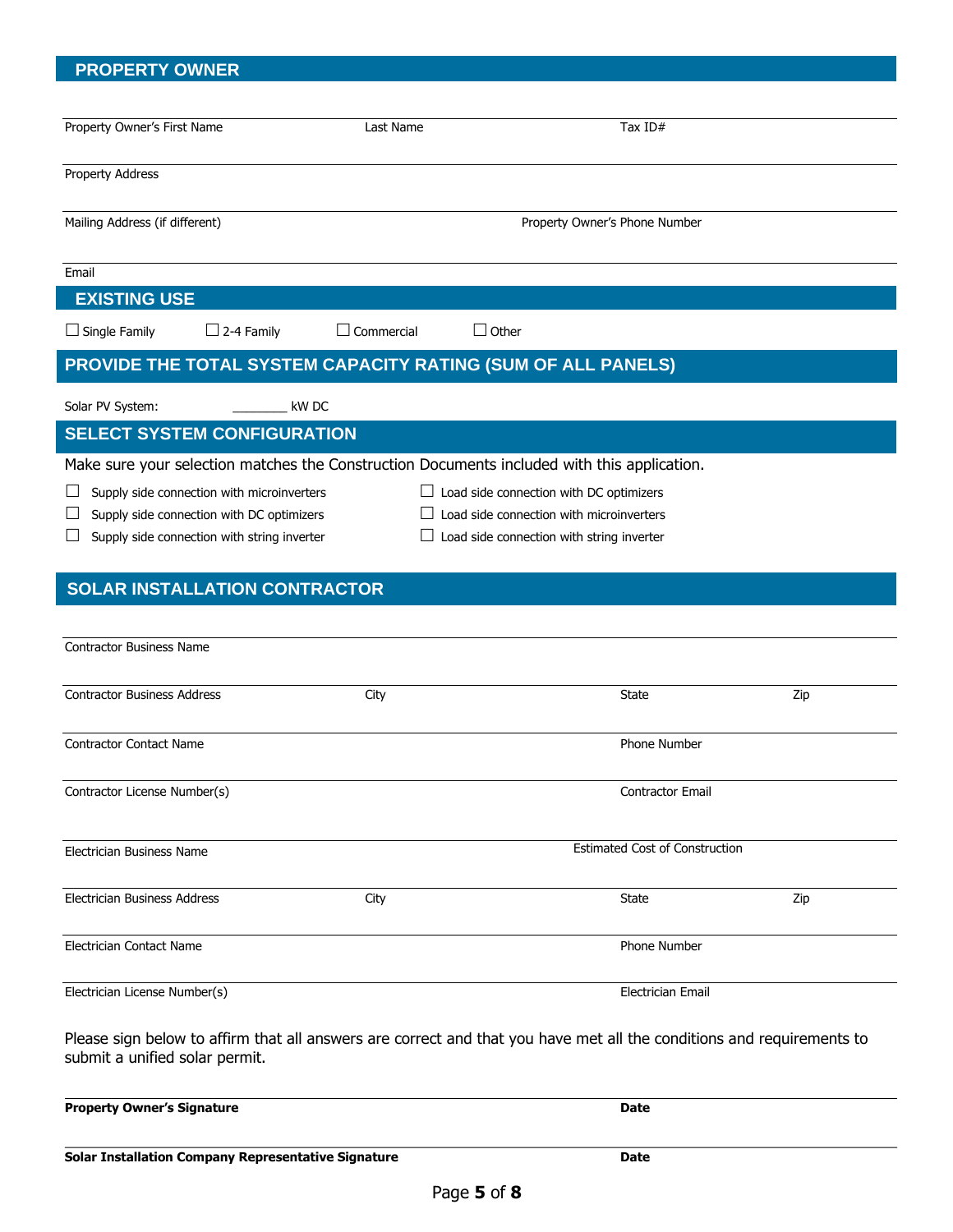# **SUBMITTAL REQUIREMENTS SOLAR PV 25KW OR LESS (ATTACHMENTS)** NY State Unified Solar Permit

This information bulletin is published to guide applicants through the unified solar PV permitting process for solar photovoltaic (PV) projects 25 kW in size or smaller. This bulletin provides information about submittal requirements for plan review, required fees, and inspections.

## **PERMITS AND APPROVALS REQUIRED**

The following permits are required to install a solar PV system with a nameplate DC power output of 25 kW or less:

a) Unified Solar Permit

## b) **Planning review may be required for commercial installations.**

Fire Department approval **IS NOT** required for solar PV installations of this size.

## **SUBMITTAL REQUIREMENTS**

In order to submit a complete permit application for a new solar PV system, the applicant must include:

Construction Documents, with listed attachments. Construction Documents must be by stamped and signed by a New York State Registered Architect or New York State Licensed Professional Engineer.

The Village of Port Dickinson, through adopting the Unified Solar Permitting process, requires contractors to provide construction documents, such as the examples included in the Understanding Solar PV Permitting and Inspecting in New York State document. Should the applicant wish to submit Construction Documents in another format, ensure that the submittal includes the following information:

- Manufacturer/model number/quantity of solar PV modules and inverter(s).
- String configuration for solar PV array, clearly indicating the number of modules in series and strings in parallel (if applicable).
- Combiner boxes: Manufacturer, model number, NEMA rating.
- From array to the point of interconnection with existing (or new) electrical distribution equipment: identification of all raceways (conduit, boxes, fittings, etc.), conductors and cable assemblies, including size and type of raceways, conductors, and cable assemblies.
- Sizing and location of the EGC (equipment grounding conductor).
- Sizing and location of GEC (grounding electrode conductor, if applicable).
- Disconnecting means of both AC and DC including indication of voltage, ampere, and NEMA rating.
- Interconnection type/location (supply side or load side connection)
- For supply side connections only, indication that breaker or disconnect meets or exceeds available utility fault current rating kAIC (amps interrupting capacity in thousands).
- Ratings of service entrance conductors (size insulation type AL or CU), proposed service disconnect, and overcurrent protection device for new supply side connected solar PV system (reference NEC 230.82, 230.70).
- Rapid shutdown device location/method and relevant labeling.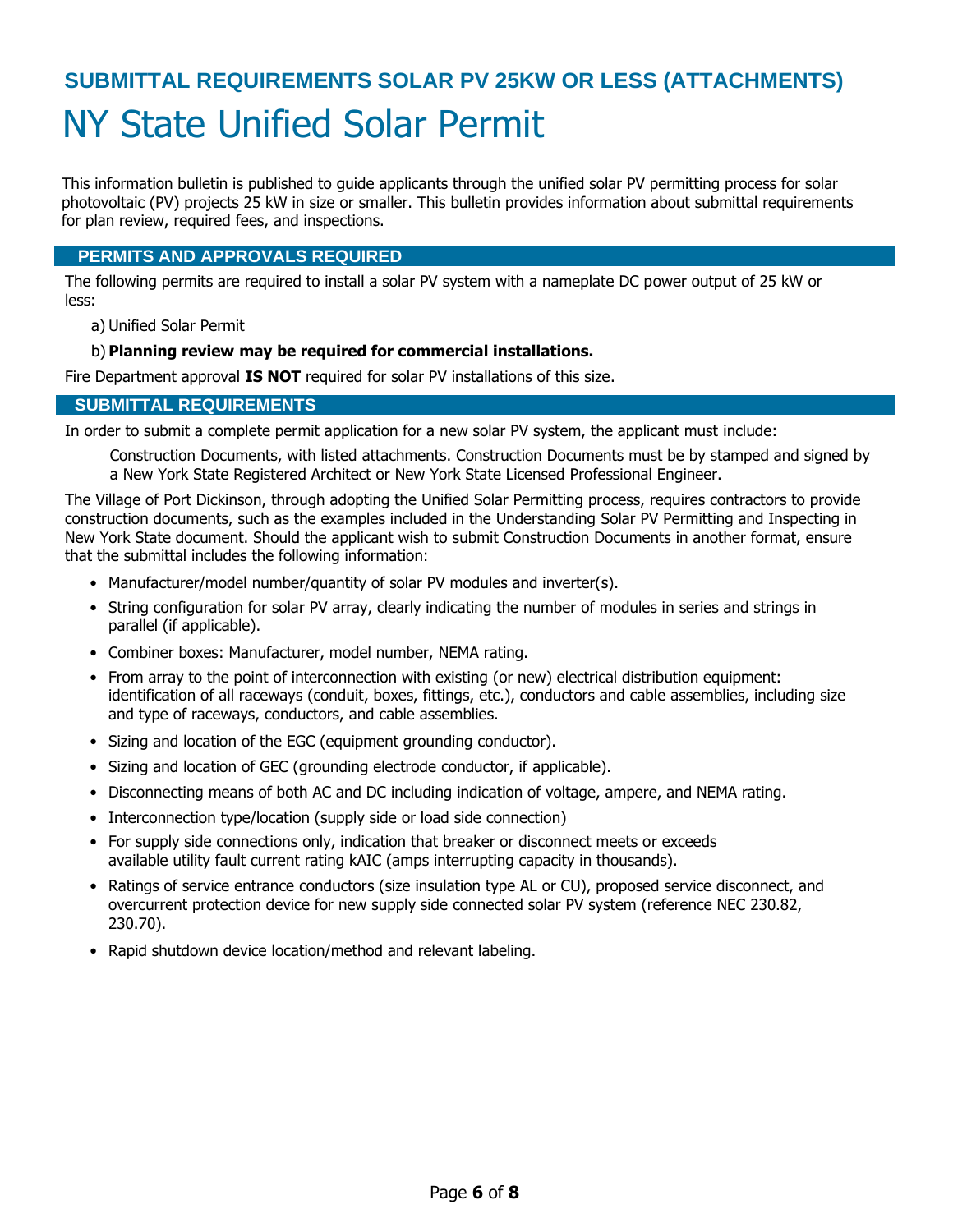a)(For Roof Mounted Systems) A roof plan showing roof layout, solar PV panels and the following fire safety items: approximate location of roof access point, location of code-compliant access pathways, code exemptions,

solar PV system fire classification, and the locations of all required labels and markings.

b)Provide construction drawings with the following information:

- The type of roof covering and the number of roof coverings installed.
- Type of roof framing, size of members, and spacing.
- Weight of panels, support locations, and method of attachment.
- Framing plan and details for any work necessary to strengthen the existing roof structure.
- Site-specific structural calculations.
- c) Where an approved racking system is used, provide documentation showing manufacturer of the racking system, maximum allowable weight the system can support, attachment method to roof or ground, and product evaluation information or structural design for the rack.

### **PLAN REVIEW**

Permit applications can be submitted to the Port Dickinson Building Department in person at 786 Chenango St., Binghamton, NY or electronically through email: jbroughton1@stny.rr.com.

#### **FEES**

\$50 permit fee plus third-party electrical inspection fee.

## **INSPECTIONS**

Once all permits to construct the solar PV installation have been issued and the system has been installed, it must be inspected before final approval is granted for the solar PV system. **On-site inspections can be scheduled by contacting Village of Port Dickinson by telephone at 607-771-8233, or electronically** 

#### **jbroughton1@stny.rr.com.**

Inspection requests received within business hours are typically scheduled for the next business day. If next business day is not available, inspection should happen within a five-day window.

In order to receive final approval, the following inspections are required:

**FINAL INSPECTION:** The applicant must contact **Village of Port Dickinson Building Inspector, 607-771-8233 or 607-427-4339 (cell)** when ready for a final inspection. During this inspection, the inspector will review the complete installation to ensure compliance with codes and standards, as well as confirming that the installation matches the records included with the permit application. The applicant must have ready, at the time of inspection, the following materials and make them available to the inspector:

- Copies of as-built drawings and equipment specifications, if different than the materials provided with the application.
- Photographs of key hard to access equipment, including:
	- Example of array attachment point and flashing/sealing methods used.
	- Opened rooftop enclosures, combiners, and junction boxes.
	- Bonding point with premises grounding electrode system.
	- Supply side connection tap method/device.
	- Module and microinverter/DC optimizer nameplates.
	- Microinverter/DC optimizer attachment.